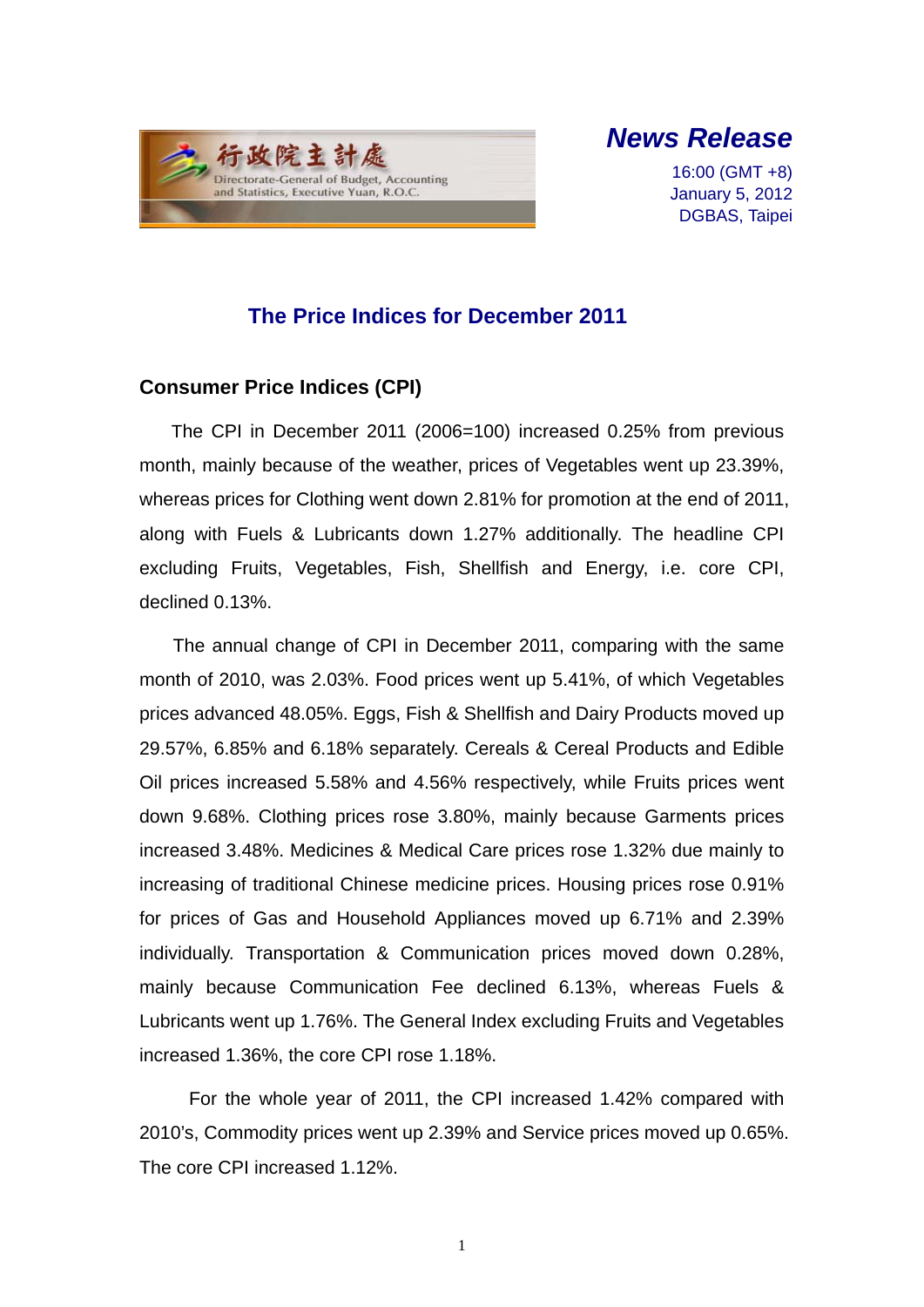

## **CPI for Households in Different Disposable Income Groups**

In December 2011, the CPI for Lowest 20% Disposable Income Group went up 2.23% comparing with the same month of 2010, CPI for Middle 60% Disposable Income Group and CPI for Highest 20% Disposable Income Group increased 2.13% and 1.97% respectively.

## **Wholesale Price Indices (WPI)**

The WPI in December 2011 decreased 0.28% from previous month. Mainly because prices of Crude Petroleum & Natural Gas, Petroleum & Coal Products, Fabricated Metal Products moved down 1.34%, 1.21% and 1.11% individually. In addition, imported coal prices went down which brought Other Mineral Products to decline 2.29%, while vegetables prices rose tremendously which brought prices of Farm Products to increase by 4.55%. The WPI for Domestic Sales Excluding Imports increased 0.18%. Import and Export price indices moved down 0.52% and 0.49% separately.

The annual change of WPI in December 2011, comparing with the same month of 2010, was 4.32%. Mainly because prices of Crude Petroleum & Natural Gas, Petroleum & Coal Products and Machinery & Equipment went up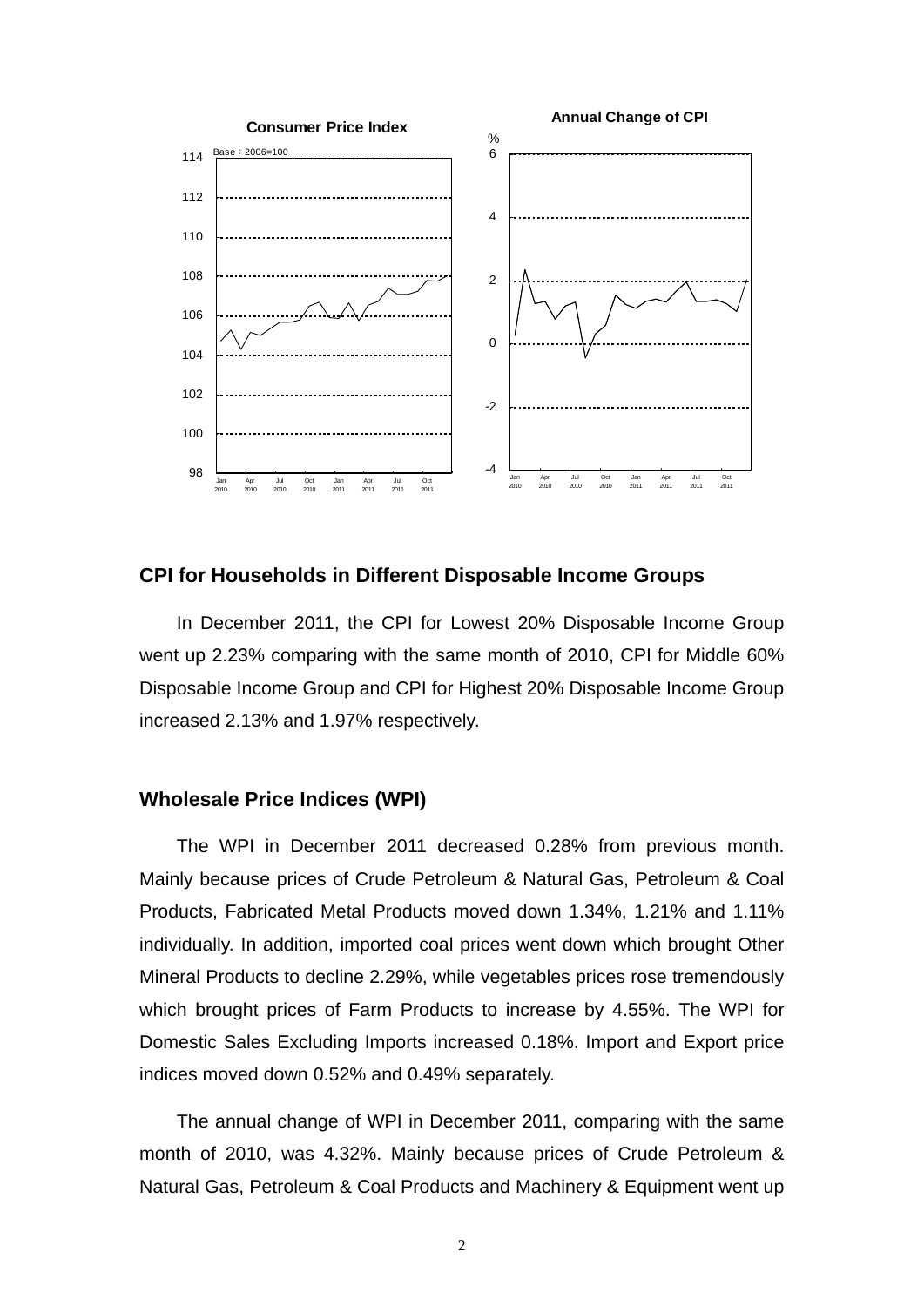24.56%, 13.16% and 6.56% respectively. Furthermore, the imported coal prices went up which brought Other Mineral Products to increase 24.68%. Nevertheless, prices of Basic Metal decreased 3.18%. The WPI for Domestic Sales Excluding Imports rose 1.65%. Import price index moved up 7.74%, Export price index went up 3.29%.

For the whole year of 2011, the WPI increased 4.32% compared with 2010's, of which the Import price index went up 7.63%, Export price index moved up 0.12%.



## **Statistical Tables**

Table1 The Changes of Consumer Price Indices Table2 The Changes of Wholesale Price Indices Table3 The Changes of Import Price Indices Table4 The Changes of Export Price Indices

#### **For Further Information:**

*Statistics Database:* http://eng.stat.gov.tw/ *DGBAS* news releases on the Internet: http://eng.dgbas.gov.tw/ *Tel:* +886-2-23803449; *Fax:* +886-2-23803465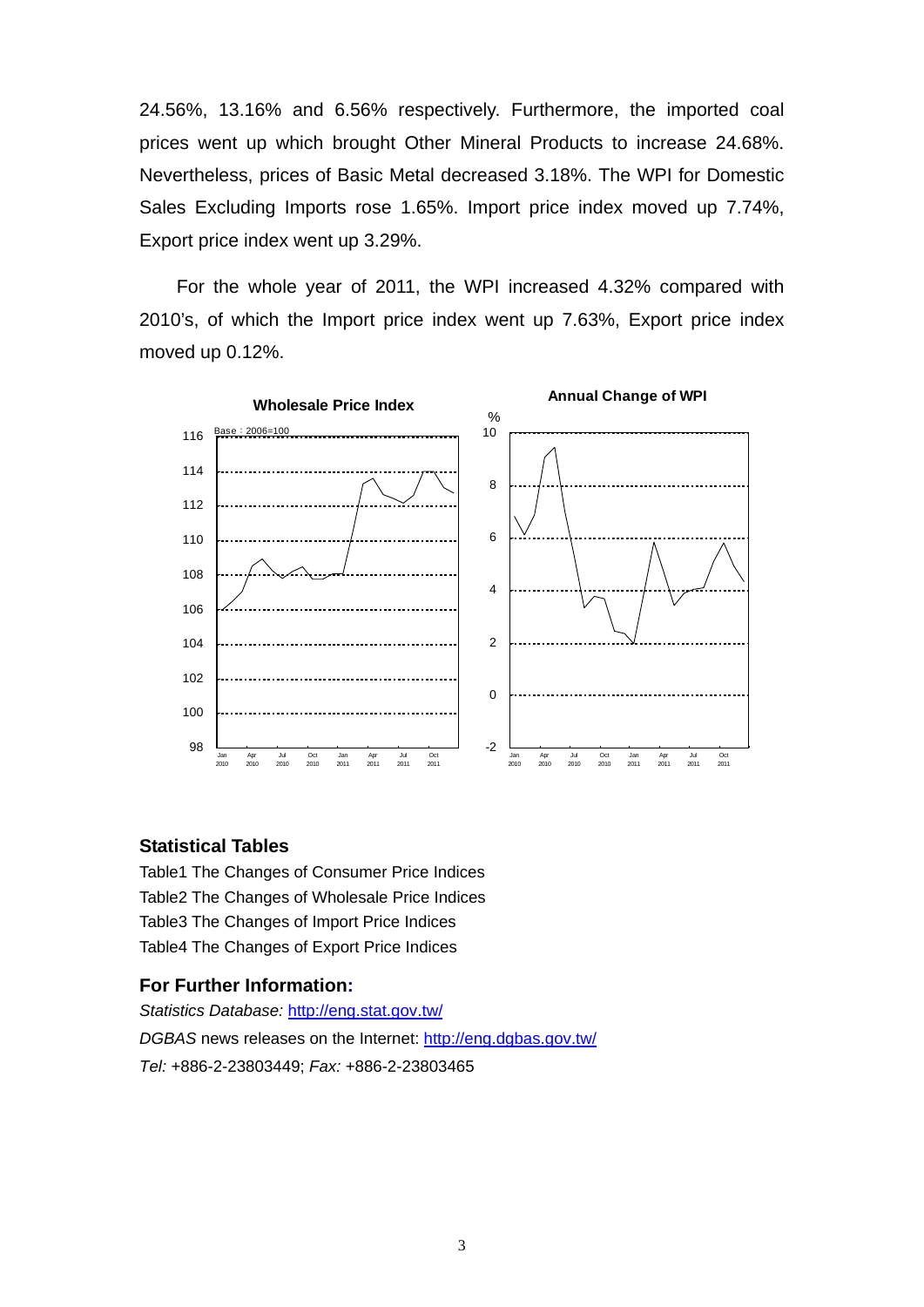# Table 1 The Changes of Consumer Price Indices

Dec. 2011

|                                                               | Weight         | Index of         | Compared        | Compared     | The Annual       |
|---------------------------------------------------------------|----------------|------------------|-----------------|--------------|------------------|
|                                                               | $(\%0)$        | Dec. 2011        | with            | with the     | Average Index of |
|                                                               |                | $(2006=100)$     | Previous        | Same         | 2011 Compared    |
| Groups                                                        |                |                  | Month           | Month of     | with 2010's      |
|                                                               |                |                  | $(\% )$         | Previous     | $(\% )$          |
|                                                               |                |                  |                 | Year $(\%)$  |                  |
|                                                               |                |                  |                 |              |                  |
| General Index                                                 | 1,000.00       | 108.02           | 0.25            | 2.03         | 1.42             |
| <b>Basic Group</b>                                            |                |                  |                 |              |                  |
| 1. Food                                                       | 260.82         | 118.37           | 1.56            | 5.41         | 2.26             |
| Cereals & Cereal Products                                     | 19.72          | 122.83           | 0.27            | 5.58         | 4.06             |
| Meat                                                          | 23.08          | 124.94           | $-0.72$         | 1.89         | 3.88             |
| Eggs                                                          | 2.00           | 139.43           | 5.54            | 29.57        | 10.15            |
| Fish & Shellfish                                              | 16.71          | 143.08           | 1.84            | 6.85         | 6.51             |
| Vegetables                                                    | 24.81          | 132.46           | 23.39           | 48.05        | $-3.39$          |
| Fruits                                                        | 27.59          | 97.34            | $-7.63$         | $-9.68$      | 3.61             |
| Dairy Products                                                | 10.51          | 134.30           | $-0.79$         | 6.18         | 2.89             |
| Edible Oil                                                    | 1.70           | 148.53           | 1.67            | 4.56         | 4.50             |
| 2. Clothing                                                   | 41.72          | 116.79           | $-2.81$         | 3.80         | 3.24             |
| Garments                                                      | 26.97          | 116.64           | $-4.02$         | 3.48         | 3.30             |
| 3. Housing                                                    | 279.47         | 103.23           | $-0.03$         | 0.91         | 0.86             |
| <b>Residential Rent</b>                                       | 185.40         | 101.13           | $-0.01$         | 0.31         | 0.36             |
| Maintenance & Repairs                                         | 14.78          | 110.46           | $-0.22$         | 2.67         | 2.41             |
| Household Appliances                                          | 27.89          | 107.40           | $-0.12$         | 2.39         | 2.38             |
| Water, Electricity & Gas Supply                               | 36.87          | 110.67           | 0.00            | 2.02         | 1.44             |
| Gas                                                           | 9.70           | 131.78           | 0.00            | 6.71         | 4.22             |
| 4. Transportation & Communication                             | 140.42         | 103.03           | $-0.34$         | $-0.28$      | 1.41             |
| Fuels & Lubricants                                            | 32.55          | 118.76           | $-1.27$         | 1.76         | 7.30             |
| <b>Communication Fee</b>                                      | 31.77          | 86.52            | 0.00            | $-6.13$      | $-5.46$          |
| 5. Medicines & Medical Care                                   | 47.41          | 109.81           | $-0.09$         | 1.32         | 1.81             |
| Medicines & Health Food                                       | 10.62          | 131.34           | $-0.29$         | 2.71         | 5.89             |
| 6. Education & Entertainment                                  | 171.48         | 100.20           | $-0.04$         | 0.19         | 0.53             |
| <b>Educational Expense</b>                                    | 111.25         | 98.38            | 0.05            | 0.20         | $-0.04$          |
| Entertainment Expense                                         | 60.22<br>58.68 | 103.49<br>110.74 | $-0.18$<br>0.08 | 0.17<br>1.06 | 1.52<br>1.00     |
| 7. Miscellaneous                                              | 14.65          | 132.07           | 0.23            | 3.77         | 3.00             |
| Tobacco & Betelnut                                            | 14.78          | 99.18            | $-0.90$         | $-0.23$      | 0.22             |
| <b>Personal Care Services</b><br>Commodity and Service Groups |                |                  |                 |              |                  |
| 1. Commodity                                                  | 437.11         | 113.03           | 0.58            | 3.90         | 2.39             |
| (Excluding Food)                                              | 264.95         | 107.84           | $-0.58$         | 1.64         | 2.19             |
| Non-durable Consumer Goods                                    | 299.12         | 118.49           | 1.19            | 4.92         | 2.97             |
| (Excluding Food)                                              | 126.96         | 115.36           | $-0.22$         | 1.92         | 3.36             |
| Semi-durable Consumer Goods                                   | 62.85          | 110.12           | $-1.78$         | 2.38         | 2.26             |
| Durable Consumer Goods                                        | 75.14          | 92.05            | $-0.15$         | 0.29         | $-0.35$          |
| 2. Service                                                    | 562.89         | 103.90           | $-0.02$         | 0.51         | 0.65             |
| Food                                                          | 88.66          | 113.54           | 0.25            | 1.96         | 1.44             |
| Housing                                                       | 209.54         | 100.85           | 0.00            | 0.36         | 0.42             |
| Transportation & Communication                                | 76.99          | 97.79            | $-0.13$         | $-1.78$      | $-1.14$          |
| Medical Care                                                  | 33.02          | 103.93           | $-0.04$         | 0.74         | 0.37             |
| Education & Entertainment                                     | 129.64         | 107.14           | $-0.08$         | 1.02         | 1.57             |
| Miscellaneous                                                 | 23.83          | 99.54            | $-0.56$         | 0.05         | 0.21             |
| Special Groups                                                |                |                  |                 |              |                  |
| General Index Excluding Fruits & Vegetables                   | 947.60         | 107.67           | $-0.13$         | 1.36         | 1.48             |
| General Index Excluding Food                                  | 739.18         | 104.27           | $-0.26$         | 0.74         | 1.10             |
| General Index Excluding Fruits, Vegetables,                   | 866.64         | 106.43           | $-0.13$         | 1.18         | 1.12             |
| Fish, Shellfish & Energy                                      |                |                  |                 |              |                  |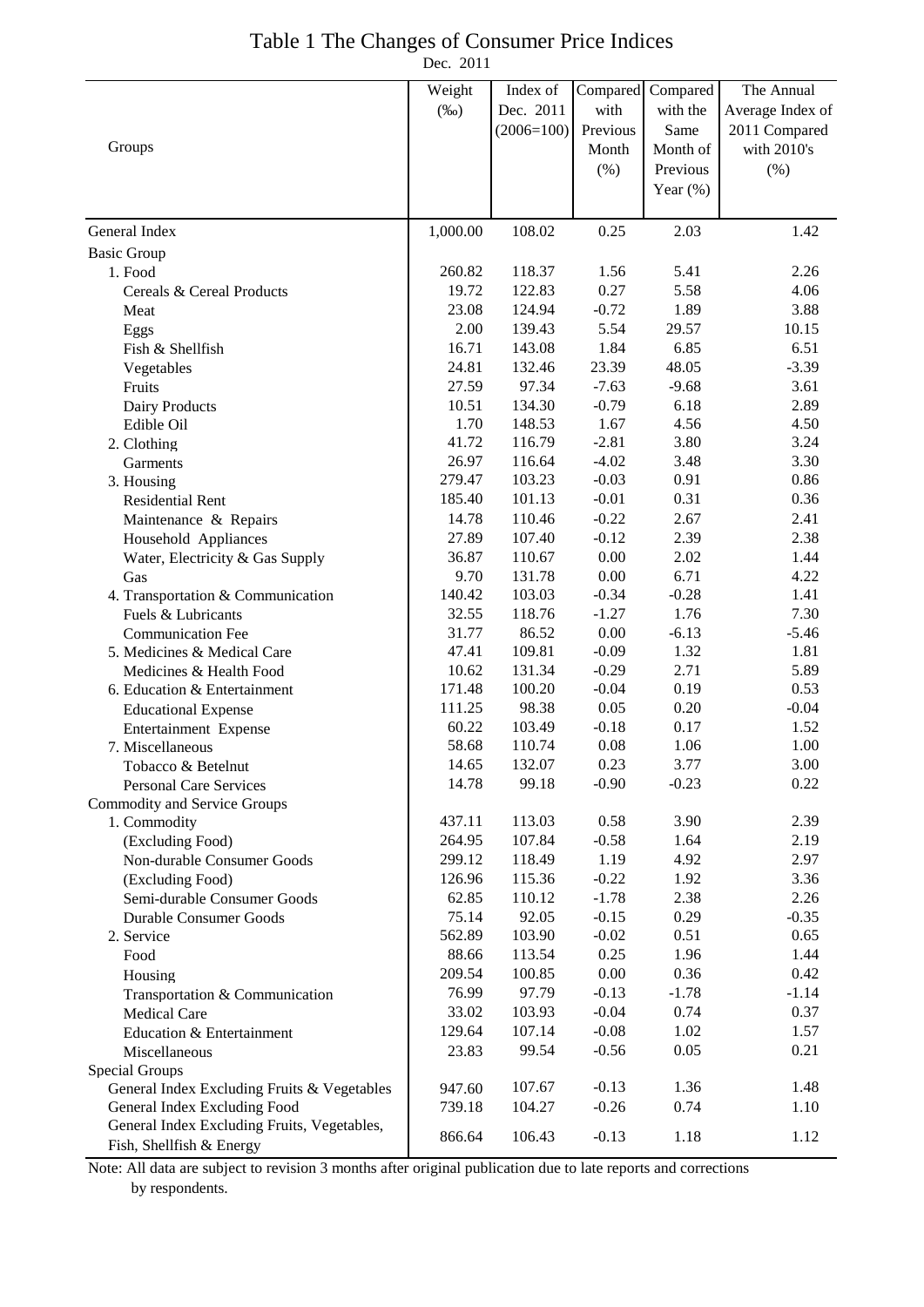# Table 2 The Changes of Wholesale Price Indices

Dec. 2011

| Groups                                                                            | Weight<br>$(\%0)$ | Index of Dec.<br>2011 | Compared<br>with  | Compared<br>with the | The Annual<br>Average Index of |
|-----------------------------------------------------------------------------------|-------------------|-----------------------|-------------------|----------------------|--------------------------------|
|                                                                                   |                   | $(2006=100)$          | Previous<br>Month | Same<br>Month of     | 2011 Compared<br>with 2010's   |
|                                                                                   |                   |                       | (%)               | Previous             | $(\% )$                        |
|                                                                                   |                   |                       |                   | Year $(\%)$          |                                |
| General Index                                                                     | 1000.00           | 112.73                | $-0.28$           | 4.32                 | 4.32                           |
| <b>Domestic Sales Excluding Imports</b>                                           | 307.86            | 115.36                | 0.18              | 1.65                 | 5.06                           |
| Imports                                                                           | 327.09            | 125.38                | $-0.52$           | 7.74                 | 7.63                           |
| Exports                                                                           | 365.05            | 97.52                 | $-0.49$           | 3.29                 | 0.12                           |
| <b>Basic Group</b>                                                                |                   |                       |                   |                      |                                |
| 1. Agriculture, Forestry, Fishing & Animal                                        | 27.15             | 144.78                | 3.19              | 11.76                | 9.84                           |
| <b>Husbandry Products</b>                                                         |                   |                       |                   |                      |                                |
| (1) Farm Products                                                                 | 12.87             | 129.97                | 4.55              | 6.17                 | 7.90                           |
| (2) Poultry & Livestock Products                                                  | 6.60              | 138.15                | $-1.23$           | 4.95                 | 5.54                           |
| (3) Forest Products                                                               | 0.41              | 102.33                | $-6.55$           | $-11.45$             | 0.27                           |
| (4) Fishery Products                                                              | 7.27              | 177.43                | 4.99              | 27.56                | 16.90                          |
| 2. Quarrying & Mineral Products                                                   | 57.59             | 174.84                | $-1.53$           | 23.91                | 25.89                          |
| (1) Crude Petroleum & Natural Gas                                                 | 45.78             | 165.66                | $-1.34$           | 24.56                | 28.19                          |
| (2) Sand, Stone & Clay Quarrying                                                  | 2.56              | 101.96                | 0.01              | 3.07                 | $-2.41$                        |
| (3) Other Mineral Products                                                        | 9.25              | 244.71                | $-2.29$           | 24.68                | 22.80                          |
| 3. Manufacturing Products                                                         | 890.99            | 106.53                | $-0.30$           | 2.39                 | 2.41                           |
| $(1)$ Foods                                                                       | 18.50             | 133.85                | $-0.34$           | 2.23                 | 6.00                           |
| (2) Beverages                                                                     | 5.34              | 104.16                | $-0.08$           | 2.25                 | 0.30                           |
| (3) Tobaccos                                                                      | 2.49              | 122.70                | 0.00              | 3.79                 | 3.09                           |
| (4) Textile Products                                                              | 21.67<br>4.65     | 129.31<br>104.62      | $-0.62$<br>0.10   | 1.78<br>7.93         | 13.41<br>3.24                  |
| (5) Wearing Apparel & Clothing Accessories<br>(6) Leather, Fur & Related Products | 4.97              | 116.42                | $-0.45$           | 6.98                 | 1.96                           |
| (7) Wood & Bamboo Products                                                        | 2.15              | 115.96                | 0.09              | 2.90                 | 0.73                           |
| (8) Pulp, Paper, Paper Products & Printed Matter                                  | 15.11             | 116.49                | $-0.80$           | $-3.28$              | $-0.32$                        |
| (9) Petroleum & Coal Products                                                     | 54.63             | 143.24                | $-1.21$           | 13.16                | 18.58                          |
| (10)Chemical Material                                                             | 91.92             | 123.31                | $-0.36$           | 1.09                 | 12.97                          |
| (11) Chemical Products & Medical Goods                                            | 28.00             | 114.04                | $-0.27$           | 4.83                 | 2.63                           |
| (12) Rubber & Plastic Products                                                    | 22.42             | 117.96                | $-0.16$           | 4.44                 | 3.00                           |
| (13) Non-metallic Mineral Products                                                | 13.93             | 105.49                | $-0.20$           | 0.48                 | $-1.34$                        |
| $(14)$ Basic Metal                                                                | 84.77             | 117.39                | $-0.42$           | $-3.18$              | 4.55                           |
| (15) Fabricated Metal Products                                                    | 42.26             | 112.27                | $-1.11$           | 1.05                 | 1.55                           |
| (16) Electronic Parts & Components                                                | 261.17            | 75.79                 | 0.01              | 0.50                 | $-7.25$                        |
| (17) Computer, Electronic & Optical Products                                      | 64.22             | 78.61                 | $-0.20$           | 3.03                 | $-5.89$                        |
| (18) Electrical Equipment                                                         | 34.70             | 110.08                | 0.41              | 0.74                 | 2.26                           |
| (19) Machinery & Equipment                                                        | 67.61             | 116.50                | $-0.17$           | 6.56                 | 1.25                           |
| (20) Transport Equipment & Parts                                                  | 34.78             | 111.70                | 0.31              | 3.47                 | 1.40                           |
| (21) Furniture & Fixtures                                                         | 5.20              | 112.34                | $-0.13$           | 7.74                 | 1.01                           |
| (22) Miscellaneous Products                                                       | 10.51             | 113.61                | $-0.08$           | 5.95                 | 2.74                           |
| 4. Water Supply, Electricity & Gas                                                | 24.28             | 126.29                | 0.00              | 0.20                 | 0.86                           |
| By Stage of Processing                                                            |                   |                       |                   |                      |                                |
| 1.Raw Materials                                                                   | 138.48            | 157.40                | $-0.86$           | 12.04                | 18.99                          |
| 2. Intermediate Materials                                                         | 356.29            | 112.28                | $-0.26$           | 1.35                 | 2.46                           |
| 3. Finished Goods                                                                 | 140.17            | 113.12                | 0.83              | 4.77                 | 1.95                           |
| (1) Capital Goods                                                                 | 53.38             | 112.44                | $-0.13$           | 5.12                 | 0.55                           |
| (2) Consumer Goods                                                                | 86.79             | 113.04                | 1.43              | 4.56                 | 2.81                           |
| Special Groups                                                                    |                   |                       |                   |                      |                                |
| <b>Domestic Sales</b>                                                             | 634.95            | 120.24                | $-0.19$           | 4.81                 | 6.39                           |
| <b>Domestic Products</b>                                                          | 672.91            | 106.48                | $-0.16$           | 2.46                 | 2.57                           |
| Non-Heavy Chemical Industrial Products                                            | 166.01            | 116.84                | $-0.37$           | 2.52                 | 3.58                           |
| Heavy Chemical Industrial Products                                                | 724.98            | 104.19                | $-0.29$           | 2.37                 | 2.09                           |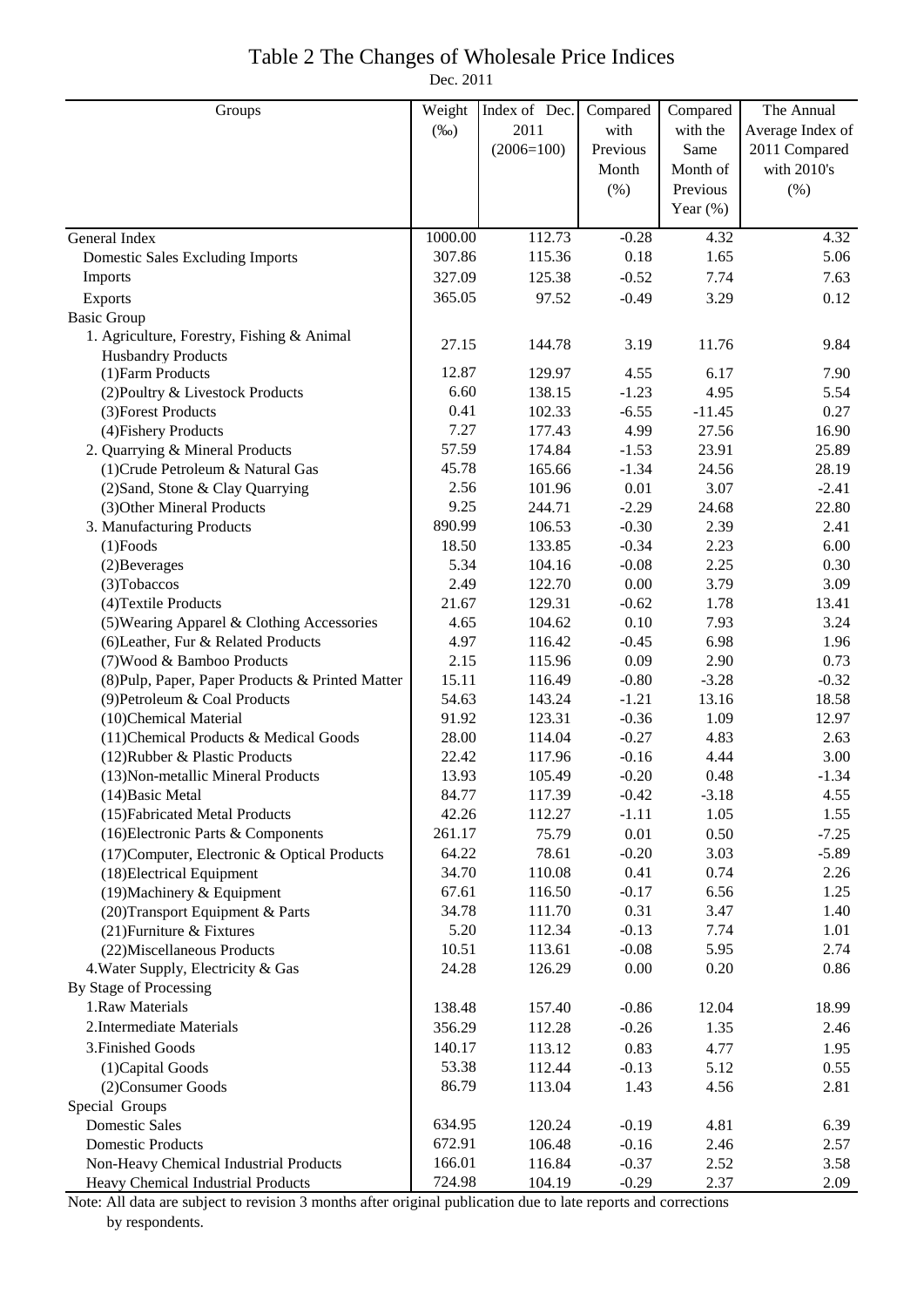# Table 3 The Changes of Import Price Indices

Dec. 2011

| Groups                                                | Weight<br>$(\%0)$ | Index of<br>Dec. 2011<br>$(2006=100)$ | Compared<br>with<br>Previous<br>Month<br>(% ) | Compared<br>with the<br>Same<br>Month of<br>Previous<br>Year $(\%)$ | The Annual<br>Average<br>Index of 2011<br>Compared<br>with 2010's<br>(% ) |
|-------------------------------------------------------|-------------------|---------------------------------------|-----------------------------------------------|---------------------------------------------------------------------|---------------------------------------------------------------------------|
|                                                       |                   |                                       |                                               |                                                                     |                                                                           |
| Basic Group (on N.T.D. Basis)                         |                   |                                       |                                               |                                                                     |                                                                           |
| General Index                                         | 1,000.00          | 125.38                                | $-0.52$                                       | 7.74                                                                | 7.63                                                                      |
| 1. Animal, Vegetable Products & Prepared<br>Foods     | 34.64             | 150.51                                | $-1.63$                                       | 3.08                                                                | 10.89                                                                     |
| 2. Mineral Products & Nonmetallic Mineral<br>Products | 208.51            | 174.38                                | $-1.50$                                       | 21.93                                                               | 25.11                                                                     |
| 3. Textiles & Textile Articles                        | 13.85             | 140.68                                | $-1.06$                                       | $-0.26$                                                             | 21.78                                                                     |
| 4. Wood, Paper, Pulp & Articles Thereof               | 17.93             | 113.49                                | $-0.87$                                       | $-3.98$                                                             | $-1.36$                                                                   |
| 5.Chemicals, Plastics, Rubber & Articles<br>Thereof   | 147.68            | 122.65                                | $-0.34$                                       | 6.18                                                                | 7.54                                                                      |
| 6. Primary Metals & Articles Thereof                  | 118.38            | 116.98                                | 0.67                                          | $-3.85$                                                             | 4.22                                                                      |
| 7. Machinery, Optical & Precision Instruments         | 166.28            | 117.02                                | $-0.20$                                       | 5.44                                                                | $-0.12$                                                                   |
| 8. Electronic Machinery                               | 258.41            | 82.73                                 | 0.16                                          | 2.72                                                                | $-5.36$                                                                   |
| 9. Transportation Equipment & Parts                   | 21.11             | 128.91                                | 0.48                                          | 5.85                                                                | 2.69                                                                      |
| 10. Miscellaneous Products                            | 13.21             | 121.50                                | $-0.43$                                       | 2.09                                                                | 0.76                                                                      |
| Basic Group (on U.S.D. Basis)                         |                   |                                       |                                               |                                                                     |                                                                           |
| General Index                                         | 1,000.00          | 134.81                                | $-0.66$                                       | 6.54                                                                | 15.37                                                                     |
| 1. Animal, Vegetable Products & Prepared<br>Foods     | 34.64             | 161.85                                | $-1.77$                                       | 1.93                                                                | 18.84                                                                     |
| 2. Mineral Products & Nonmetallic Mineral<br>Products | 208.51            | 187.42                                | $-1.63$                                       | 20.56                                                               | 34.04                                                                     |
| 3. Textiles & Textile Articles                        | 13.85             | 151.24                                | $-1.18$                                       | $-1.38$                                                             | 30.39                                                                     |
| 4. Wood, Paper, Pulp & Articles Thereof               | 17.93             | 122.03                                | $-1.01$                                       | $-5.06$                                                             | 5.80                                                                      |
| 5. Chemicals, Plastics, Rubber & Articles<br>Thereof  | 147.68            | 131.90                                | $-0.46$                                       | 5.00                                                                | 15.30                                                                     |
| 6. Primary Metals & Articles Thereof                  | 118.38            | 125.87                                | 0.54                                          | $-4.93$                                                             | 11.77                                                                     |
| 7. Machinery, Optical & Precision Instruments         | 166.28            | 125.79                                | $-0.33$                                       | 4.26                                                                | 7.05                                                                      |
| 8. Electronic Machinery                               | 258.41            | 88.94                                 | 0.01                                          | 1.55                                                                | 1.51                                                                      |
| 9. Transportation Equipment & Parts                   | 21.11             | 138.57                                | 0.34                                          | 4.67                                                                | 10.06                                                                     |
| 10. Miscellaneous Products                            | 13.21             | 130.62                                | $-0.56$                                       | 0.95                                                                | 8.02                                                                      |